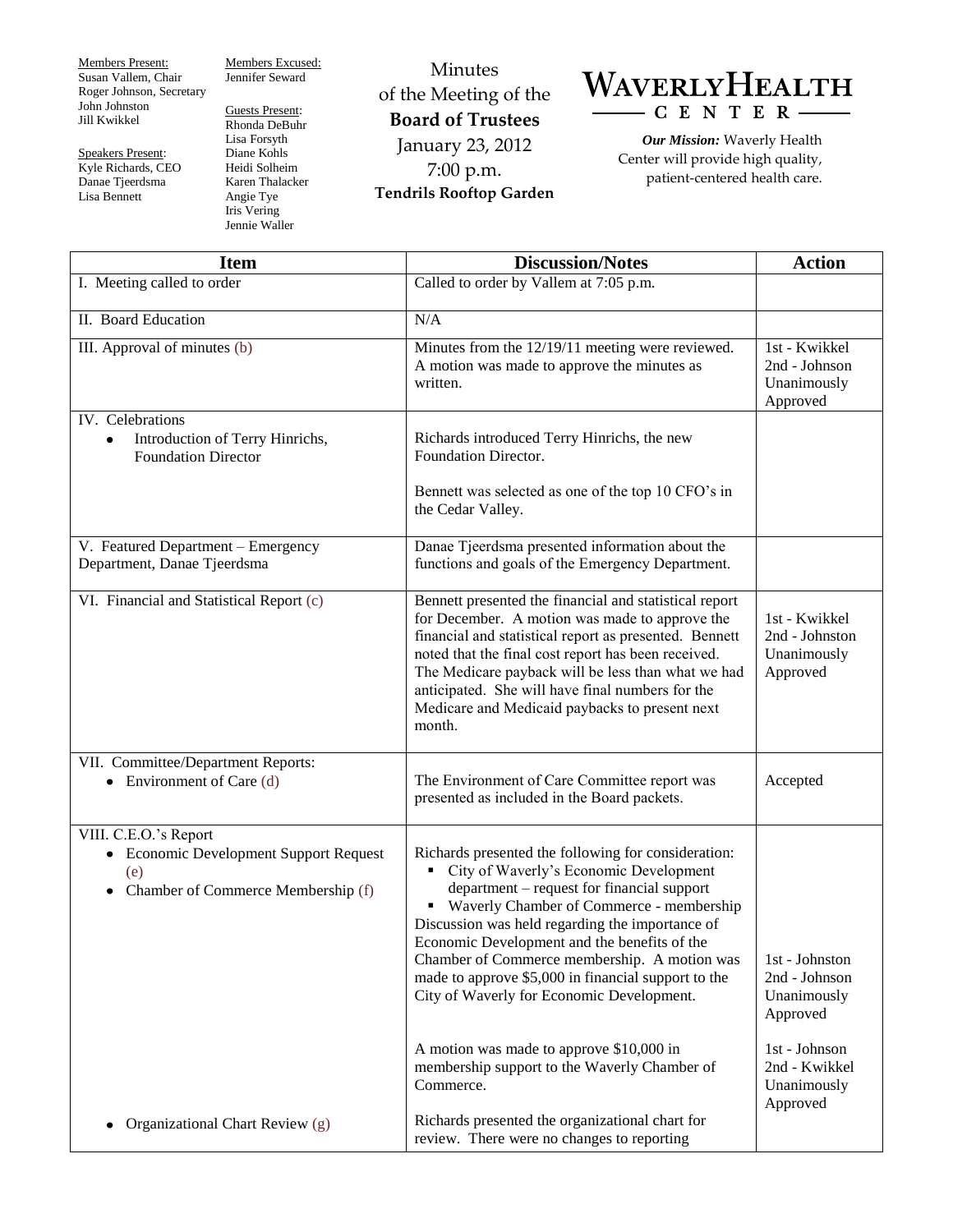| Waverly Police Department Defibrillator<br>Request      | relationships. A motion was made to approve the<br>organizational chart as presented.<br>Richards reported that we have received a request<br>from the Waverly Police Department to purchase a<br>defibrillator for them that would be compatible with<br>the ones the ambulances use. The Board requested<br>that Richards gather more information about the<br>request. | 1st - Johnson<br>2nd - Johnston<br>Unanimously<br>Approved |
|---------------------------------------------------------|---------------------------------------------------------------------------------------------------------------------------------------------------------------------------------------------------------------------------------------------------------------------------------------------------------------------------------------------------------------------------|------------------------------------------------------------|
| IX. Annual Business                                     |                                                                                                                                                                                                                                                                                                                                                                           |                                                            |
| • Review of Board Bylaws (h)                            | Proposed revisions to the Board Bylaws were<br>reviewed as included in the Board packets. A<br>motion was made to approve the revised Board<br>Bylaws as written.                                                                                                                                                                                                         | 1st - Kwikkel<br>2nd - Johnston<br>Unanimously<br>Approved |
| Review of Medical Staff Bylaws (i)<br>$\bullet$         | Richards presented the Medical Staff Bylaws for                                                                                                                                                                                                                                                                                                                           |                                                            |
|                                                         | review. No changes have been made since the last                                                                                                                                                                                                                                                                                                                          |                                                            |
|                                                         | annual review. A motion was made to approve the<br>Medical Staff Bylaws as written.                                                                                                                                                                                                                                                                                       | 1st - Kwikkel<br>2nd - Johnson<br>Unanimously              |
| Contracted Services Review (j)<br>٠                     | Richards presented the list of sources of patient care<br>provided from outside of the health center as                                                                                                                                                                                                                                                                   | Approved                                                   |
|                                                         | included in the Board packets. The sources were<br>reviewed by the Medical Staff and approved by the                                                                                                                                                                                                                                                                      |                                                            |
|                                                         | Executive Committee of the Medical Staff. A                                                                                                                                                                                                                                                                                                                               | 1st - Johnson                                              |
|                                                         | motion was made to approve the resolutions as                                                                                                                                                                                                                                                                                                                             | 2nd - Johnston                                             |
|                                                         | presented.                                                                                                                                                                                                                                                                                                                                                                | Unanimously<br>Approved                                    |
| <b>Resolution Naming Depositories (k)</b><br>$\bullet$  | Richards presented a resolution naming depositories                                                                                                                                                                                                                                                                                                                       |                                                            |
|                                                         | for health center funds. A motion was made to                                                                                                                                                                                                                                                                                                                             | 1st - Johnston                                             |
|                                                         | approve the resolution as presented.                                                                                                                                                                                                                                                                                                                                      | 2nd - Johnson<br>Unanimously                               |
| Confidentiality Statement (1)                           | Richards presented the annual Confidentiality                                                                                                                                                                                                                                                                                                                             | Approved                                                   |
|                                                         | statement. Board members reviewed and signed the                                                                                                                                                                                                                                                                                                                          |                                                            |
|                                                         | statement.                                                                                                                                                                                                                                                                                                                                                                |                                                            |
| Duality & Conflict of Interest (m)<br>$\bullet$         | Richards presented the annual Duality and Conflict                                                                                                                                                                                                                                                                                                                        |                                                            |
|                                                         | of Interest statement. Board members reviewed and                                                                                                                                                                                                                                                                                                                         |                                                            |
|                                                         | signed the statement. Roger Johnson noted potential<br>conflict of interest involving his wife's employment                                                                                                                                                                                                                                                               |                                                            |
|                                                         | with Taylor Physical Therapy.                                                                                                                                                                                                                                                                                                                                             |                                                            |
|                                                         | Richards presented the statement regarding the                                                                                                                                                                                                                                                                                                                            |                                                            |
| Authority of Health Center Environment of<br>Care $(n)$ | authority of health center Environment of Care. A                                                                                                                                                                                                                                                                                                                         | 1st - Johnston                                             |
|                                                         | motion was made to approve the statement as                                                                                                                                                                                                                                                                                                                               | 2nd - Kwikkel                                              |
|                                                         | presented.                                                                                                                                                                                                                                                                                                                                                                | Unanimously<br>Approved                                    |
| <b>Election of Officers</b>                             | Vallem was nominated for the position of Chair of                                                                                                                                                                                                                                                                                                                         |                                                            |
|                                                         | the Board of Trustees and Johnson was nominated<br>for the position of Secretary of the Board of                                                                                                                                                                                                                                                                          |                                                            |
|                                                         | Trustees. Vallem and Johnson both accepted                                                                                                                                                                                                                                                                                                                                |                                                            |
|                                                         | appointment to the positions as listed. A motion was                                                                                                                                                                                                                                                                                                                      | 1st - Johnston                                             |
|                                                         | made to approve the appointment of Vallem to the<br>position of Chair and Johnson to the position of                                                                                                                                                                                                                                                                      | 2nd - Kwikkel<br>Unanimously                               |
|                                                         | Secretary of the Board of Trustees.                                                                                                                                                                                                                                                                                                                                       | Approved                                                   |
|                                                         | Richards presented the current committee                                                                                                                                                                                                                                                                                                                                  |                                                            |
| Committee Assignments (o)                               | appointments. Appointments will continue as                                                                                                                                                                                                                                                                                                                               |                                                            |
|                                                         | presented. Richards will review the committee<br>structure for effectiveness as we move forward.                                                                                                                                                                                                                                                                          |                                                            |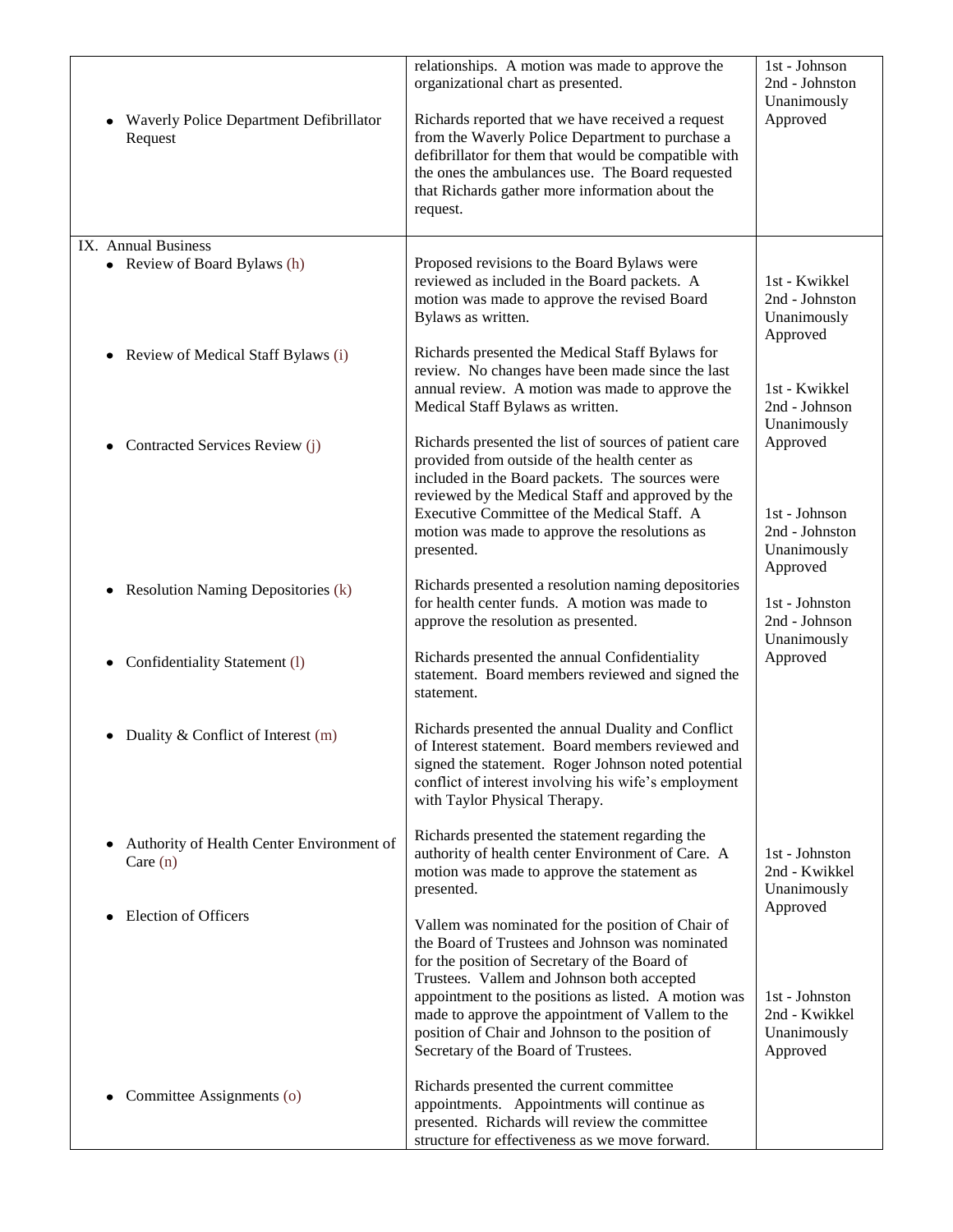| X. Old Business<br>• General Surgery Update                                                                                                                                                                                                                                     | Richards reported that Dr. Matt Deppe will start in<br>February. He noted that we have informed Allen and<br>Covenant of the potential need to transfer surgical                                                                                                                                                |                                                             |
|---------------------------------------------------------------------------------------------------------------------------------------------------------------------------------------------------------------------------------------------------------------------------------|-----------------------------------------------------------------------------------------------------------------------------------------------------------------------------------------------------------------------------------------------------------------------------------------------------------------|-------------------------------------------------------------|
|                                                                                                                                                                                                                                                                                 | cases during the interim period when Dr. Bossard is<br>not on call.                                                                                                                                                                                                                                             |                                                             |
| Shell Rock Clinic Update<br>٠                                                                                                                                                                                                                                                   | Richards reported that the open house was well<br>attended and the clinic is up and running.                                                                                                                                                                                                                    |                                                             |
| XI. New Business<br>• Request for Privileges:<br>L. Matthew Deppe, M.D. - Active,<br>General Surgery, WHC<br>Provisional Appointments to Medical<br>٠<br>Staff:                                                                                                                 | Privileging items were presented as individually<br>listed at left. All files have been reviewed by the<br>Executive Committee of the Medical Staff. The<br>Executive Committee recommends approval. A<br>motion was made to approve all privileging items as<br>individually considered and recommended by the | 1st - Johnston<br>2nd - Kwikkel<br>Unanimously              |
| Jason Stanford, D.O. - Courtesy,<br>٠<br>Orthopedics, Covenant                                                                                                                                                                                                                  | Executive Committee of the Medical Staff.                                                                                                                                                                                                                                                                       | Approved                                                    |
| Provisional to Regular Appointment on<br>$\bullet$<br>Medical Staff:<br>Michael Nguyen, M.D. - Active,<br>٠<br>Emergency Medicine, WHC<br>Matt Sowle, PA - Courtesy, Family<br>٠<br>Practice, Covenant<br>Kerrie VanEe, PA-C - Active,<br>٠<br>Orthopedics/Family Practice, WHC |                                                                                                                                                                                                                                                                                                                 |                                                             |
| Reappointments to Medical Staff:<br>Amy Bodensteiner, PA-C - Active,<br>Family Practice, WHC                                                                                                                                                                                    |                                                                                                                                                                                                                                                                                                                 |                                                             |
| New/Revised Policies:<br>Public Records Requests (q)<br>٠<br>Daily Review of Laboratory Testing to<br>٠<br>Detect Resulting Discrepancies (r)<br>Health Center/Laboratory Information<br>٠<br>System $(s)$<br>Advance Directive (Clinic) (t)                                    | The new and revised policies listed at left were<br>presented for review as included in the Board<br>packets. The policies have been reviewed by the<br>Executive Committee of the Medical Staff and are<br>recommended for approval. A motion was made to<br>approve the policies as written.                  | 1st - Johnson<br>2nd - Johnston<br>Unanimously<br>Approved  |
| <b>Retired Policies:</b><br>PC-P&P-1076 Administration of<br>٠<br><b>Allergy Injections</b><br>PI-P&P-1105 Service Recovery<br>٠<br>EC-P&P-1089 Hazardous Materials<br>٠                                                                                                        | The policies listed at left are being retired. A motion<br>was made to approve retiring the policies as listed.                                                                                                                                                                                                 | 1st - Johnston<br>2nd - Kwikkel<br>Unanimously<br>Approved  |
| Finance Committee (u)<br><b>Capital Requests</b><br>Charity Care                                                                                                                                                                                                                | Bennett reported that the Finance Committee met on<br>1/19/12. Minutes from said meeting were included<br>in the Board packets. There were no capital requests<br>or charity care applications.                                                                                                                 |                                                             |
| XII. Closed Session<br>Iowa Code Chapter $21.5.1(1)$ – Closed<br>Session to Discuss Personnel Evaluation                                                                                                                                                                        | A motion was made at 7:52 p.m. to move into closed<br>session to discuss personnel evaluation pursuant to<br>Iowa Code Chapter 21.5.1(1) to discuss personnel<br>evaluation.                                                                                                                                    | $1st - Kwikkel$<br>2nd - Johnson<br>Unanimously<br>Approved |
| XIII. Open Session                                                                                                                                                                                                                                                              | A motion was made to return to open session at 8:16<br>p.m. No action was taken.                                                                                                                                                                                                                                | 1st - Johnson<br>2nd - Johnston<br>Unanimously<br>Approved  |